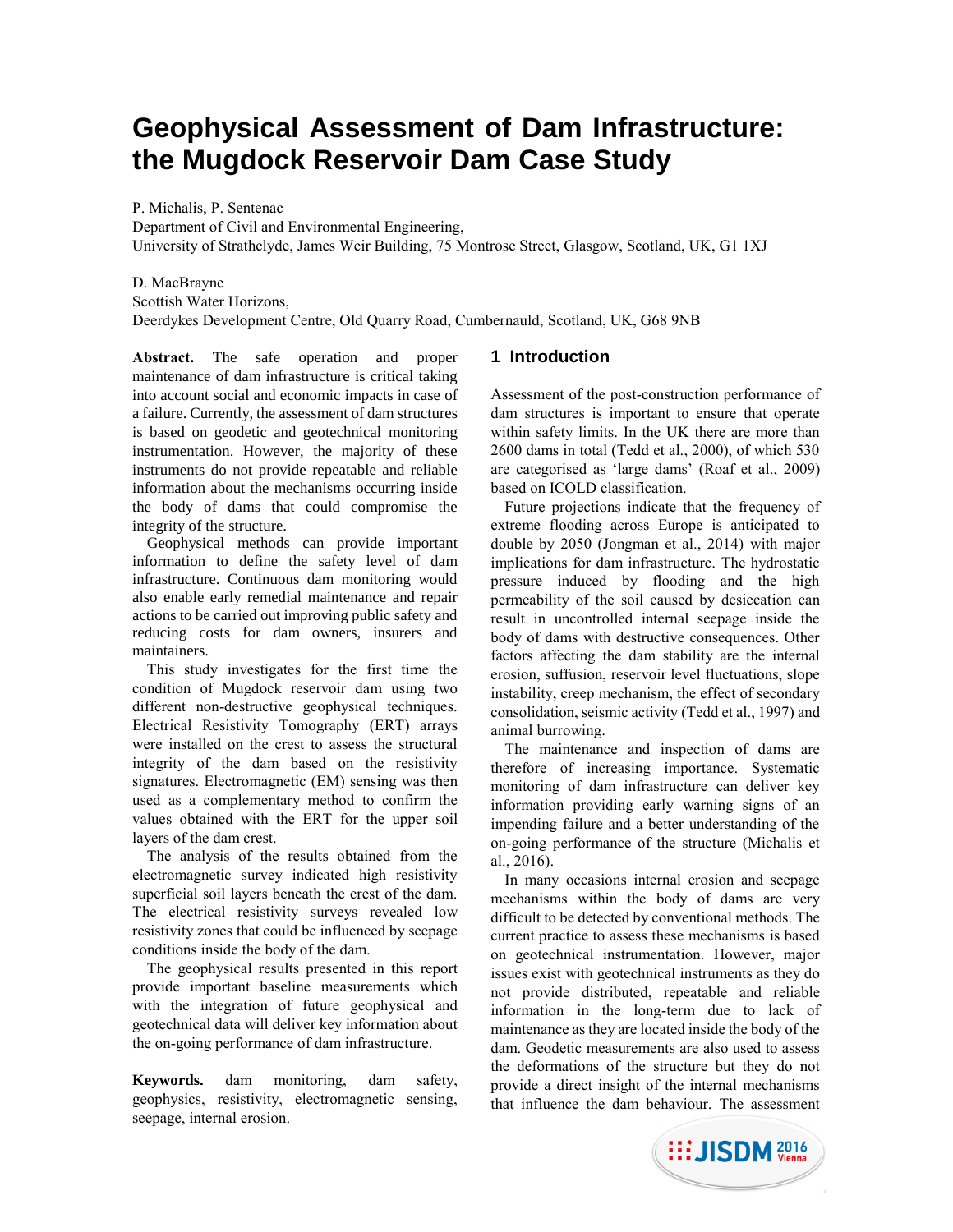and safety of dam infrastructure would be significantly improved with non-destructive techniques that would allow internal erosion and seepage characteristics to be detected.

This study presents the non-destructive assessment of an earth-fill dam using geophysical methods without any geodetic and geotechnical constrains. The applied monitoring techniques have the potential to provide information of internal erosion and seepage flow patterns inside the body of the dam.

# **2 Geophysical Methods**

The two techniques that were employed in this study were Electromagnetic (EM) sensing and Electrical Resistivity Tomography (ERT).

Instruments based on EM signals can provide a rapid, cost effective and contactless method to assess earth-fill structures (Sentenac et al., 2012). EM sensors generate a fringing field between two electrodes at a constant frequency range penetrating the external medium which depends on the electrical and magnetic properties of soils (Michalis et al., 2015). The ratio between the secondary and primary EM fields provides a comparative reading of the apparent soil conductivity (Reynolds, 1997). Soil conductivity can then be used to provide the moisture levels of the soil layers of the dam and an indication of changes of pore water pressure potentially induced by various seepage flow conditions.

ERT is a geophysical technique that allows the electrical properties of a section of ground to be determined by measuring the drop in potential occurring due to an applied electrical current (Reynolds, 1997). The ERT technique has been employed in both laboratory and field conditions to assess the condition of embankments (Sentenac and Zielinski, 2009; Jones et al., 2014) but also to investigate internal mechanisms inside the body of dams (Johansson and Dahlin, 1996; Buselli and Lu, 2001; Panthulu et al., 2001; Sjödahl et al., 2005; Song et al., 2005; Sjödahl et al., 2009; Lin et al., 2013).

# **3 Mugdock Reservoir Dam**

The Mugdock reservoir dam is located in central Scotland, UK at a distance of 13 km on the north side of Glasgow city (see Figure 1). The dam is owned

and operated by Scottish Water and is presently one of the main feed reservoirs to Glasgow city.



**Fig. 1** Location of Mugdock reservoir in central Scotland.

The dam is regulated under the current Reservoirs Act (1975) UK and is categorised as 'large raised reservoir' as it is capable of holding 2.200.000 m<sup>3</sup> of water above natural ground level. Mugdock dam, shown in Figure 2, was constructed in 1859 and it is operating since then. The crest length of the main dam is 380 m located on the south side of the reservoir at an altitude of 102 m above mean sea level (AMSL). The maximum height of the dam from the foundation level is 21 m with the top water level at 97.07 m AMSL. The upstream face of the dam is protected against deterioration and wave action with rip-rap.



**Fig. 2** Mugdock reservoir enclosed by an earth-fill dam on the south side.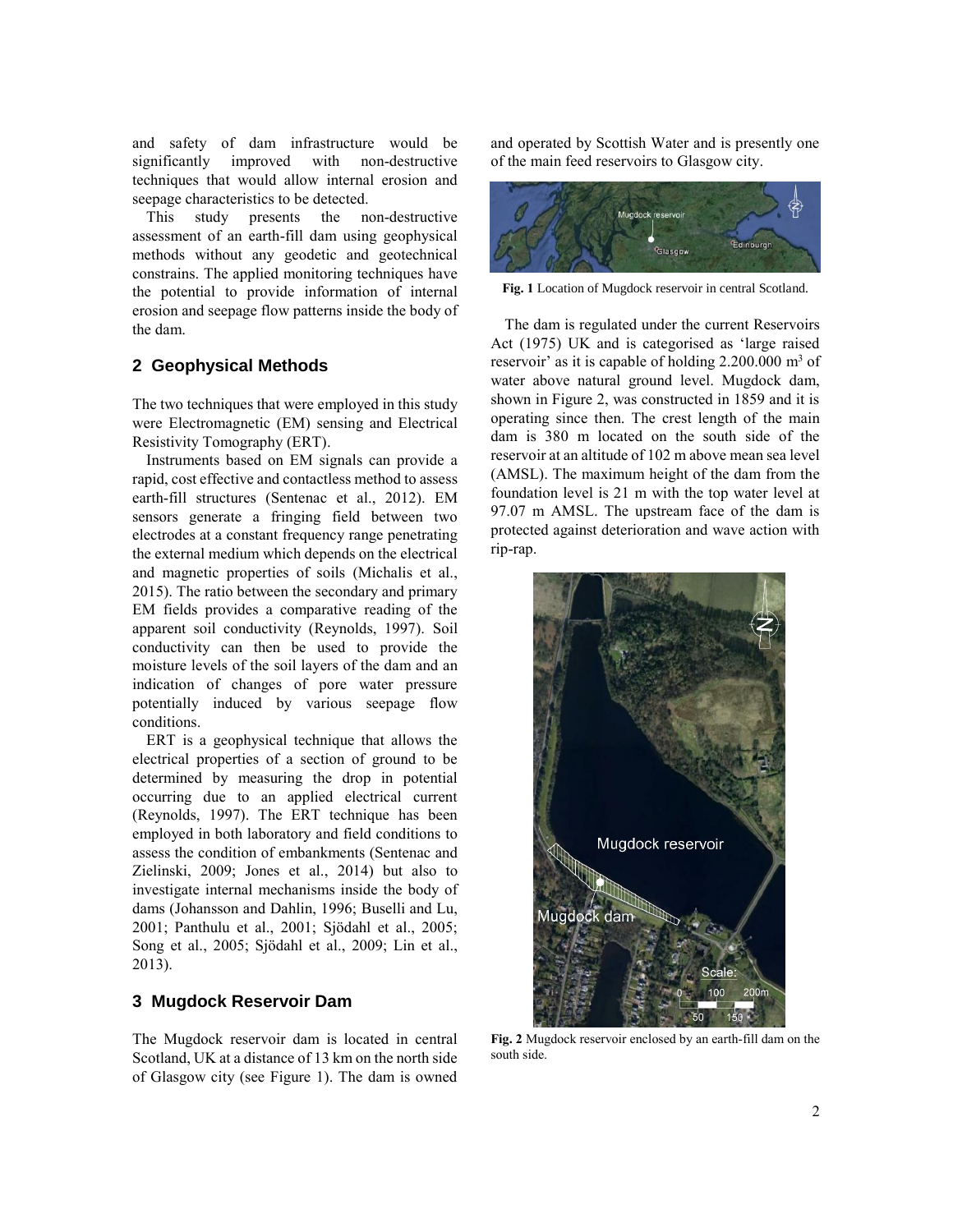#### **4 Survey areas**

A visual assessment over the crest and the downstream face of the dam was carried out during October 2015 which was provisionally the driest October month since 2003, with 50% of average rainfall. The inspection did not reveal any significant findings and the earth-fill dam had not encountered major deformations or slips. Animal activity was also not evident at the time of the inspection while the crest and downstream face of Mugdock dam appear to be in good condition with healthy short covering of grass (see Figure 3).



**Fig. 3** Views of the crest and the downstream face of Mugdock reservoir dam.

The non-intrusive geophysical surveys aimed at investigating the subsurface conditions beneath the dam crest. Primarily an EM survey was carried out using a CMD unit (GF instruments) scanning the soil conductivity at 3 m depth below the upstream and downstream sides of the dam crest to detect anomalies in the soil layers [see Figure 4(a)].



**Fig. 4** Non-intrusive geophysical investigation using **(a)** an EM instrument and **(b)** ERT arrays installed on the crest of Mugdock reservoir dam.

ERT arrays were then installed on the crest of the Mugdock dam as shown in Figure 4(b). All ERT arrays had a length of 96 m with 2 m interval spacing between electrodes that enabled greater penetration depths providing a complete subsurface characterisation of the dam.

Three ERT arrays (M1, M2 and M3) were installed on the boundary between the south side of the crest and the downstream shoulder of Mugdock dam (see Figure 5). The ERT survey covered the whole length of the dam investigating also the subsurface conditions over its maximum height.



**Fig. 5** Non-intrusive ERT arrays (M1, M2 and M3) 96 m long and 2 m electrode spacing covering the whole length of Mugdock dam.

# **5 Data Analysis and Results**

#### **5.1 EM survey**

Figure 6 presents the soil conductivity obtained during the EM survey carried out on the upstream and downstream sides of the crest of Mugdock dam. The EM survey did not reveal significant anomalies and conductivity variations are attributed to the interference of obstacles (e.g. metal posts, small concrete areas around geodetic/geotechnical instrumentation). The top layer of the crest consists of soil material with average conductivity of 8 mS/m (resistivity of 125 Ohms.m) which is indicative of clay/sand/gravel soil matrix.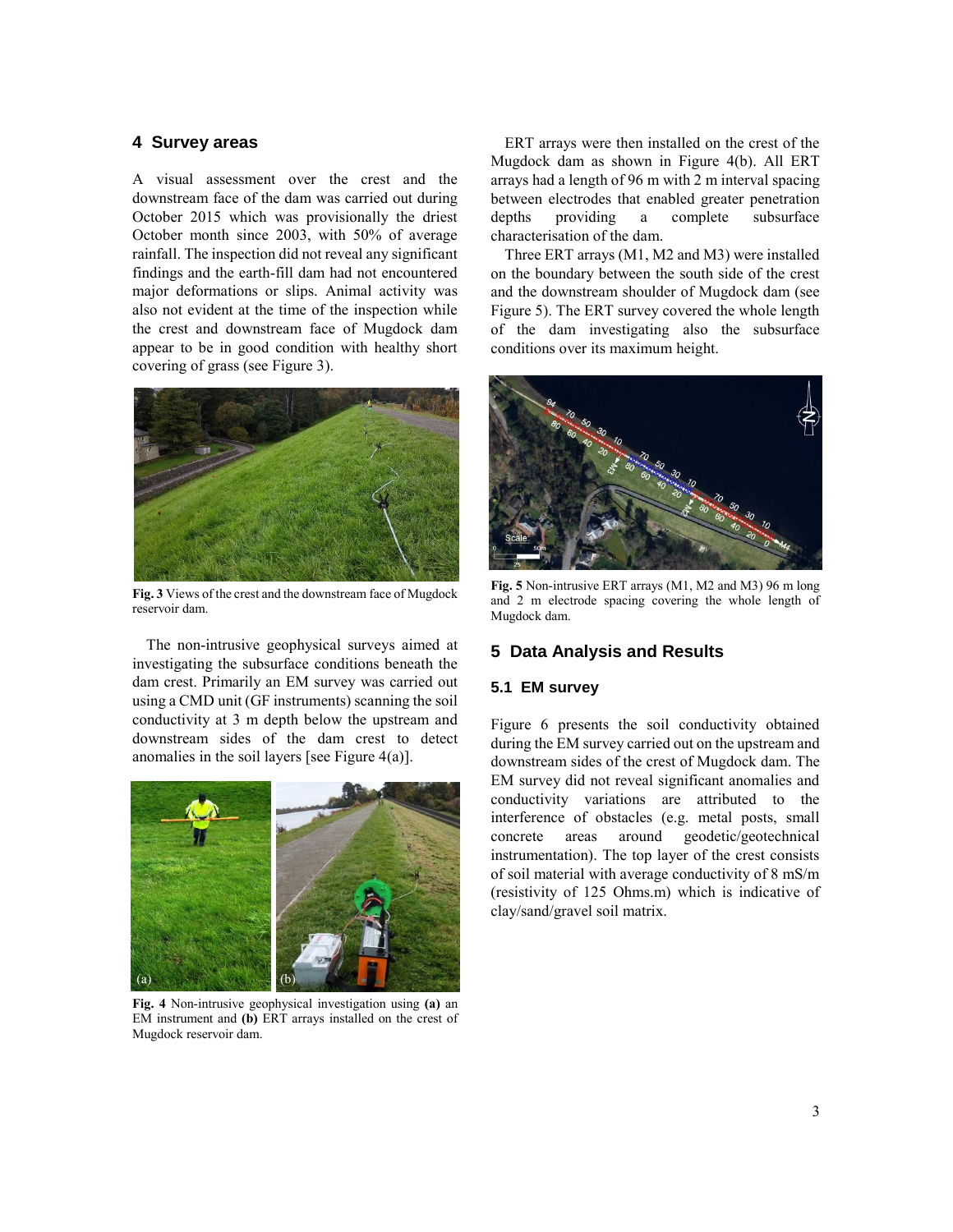

**Fig. 6** Conductivity values obtained during EM survey along the upstream and downstream sides of the crest of Mugdock dam.

#### **5.2 ERT survey**

The inverse resistivity model for array M1 is presented in Figure 7. The 2-D model indicates resistivity areas up to 168 Ohms.m on the top soil layers  $(< 2 \, \text{m})$  of the embankment. These signatures are potentially related with clay/sand/gravel soil matrix and are not attributed to burrows caused by animal activity. This is due to the fact that these results are in agreement with those obtained from the EM survey where the average resistivity was detected to be approximately 125 Ohms.m all over the crest of the embankment. Animal activity was also not evident on the crest and the downstream face of the dam at the time of the assessment.

Low resistivity anomalies (< 20 Ohms.m) are identified at the depth range  $3 \text{ m} - 8 \text{ m}$  which are indicative of high saturation zones in clay sediments. High resistivity anomalies (> 2451 Ohms.m) are detected at depth > 12 m throughout the cross section which reach a maximum of 35000 Ohms.m at the horizontal distance between  $35$  m – 60 m. This elevated resistivity signature is likely associated with the presence of hard base material (e.g. bedrock, drain).



**Fig. 7** ERT model for array M1 revealed low resistivity zones at depth range  $3 \text{ m} - 8 \text{ m}$  and major resistivity anomalies at  $depth > 12 m$ .

Figure 8 presents the inverse resistivity model for array M2. The 2-D model indicates superficial resistivity areas up to 168 Ohms.m on the upper soil layers  $(< 2 \, \text{m})$  of the embankment. Similarly to the previous model (M1), these signatures are potentially related with clay/sand/gravel soil matrix and are not attributed to burrows caused by animal activity.

Low resistivity zones (< 24 Ohms.m) are identified at the depth range between  $5 \text{ m} - 11 \text{ m}$  which are associated with saturation zones in clay sediments potentially influenced by seepage conditions inside the body of the dam. High resistivity signatures  $($ 2451 Ohms.m) are detected at depth  $> 12$  m which reach a maximum of 6687 Ohms.m at the horizontal distance between  $35 \text{ m} - 60 \text{ m}$  and are related with the presence of hard base material (e.g. bedrock, drain).



**Fig. 8** ERT model for array M2 revealed low resistivity zones at the depth range  $5 m - 11 m$  and high resistivity anomalies at depth > 12 m.

The inverse resistivity model at the maximum height of the dam is presented in array M3 (see Figure 9). The 2-D model indicates low resistivity soil layers (< 331 Ohms.m) extending down to a maximum depth of 2 m. Similarly to the results obtained from the previous models M1 and M2, these resistivity signatures are potentially related with the presence of superficial soil mixtures of gravel/sand/clay.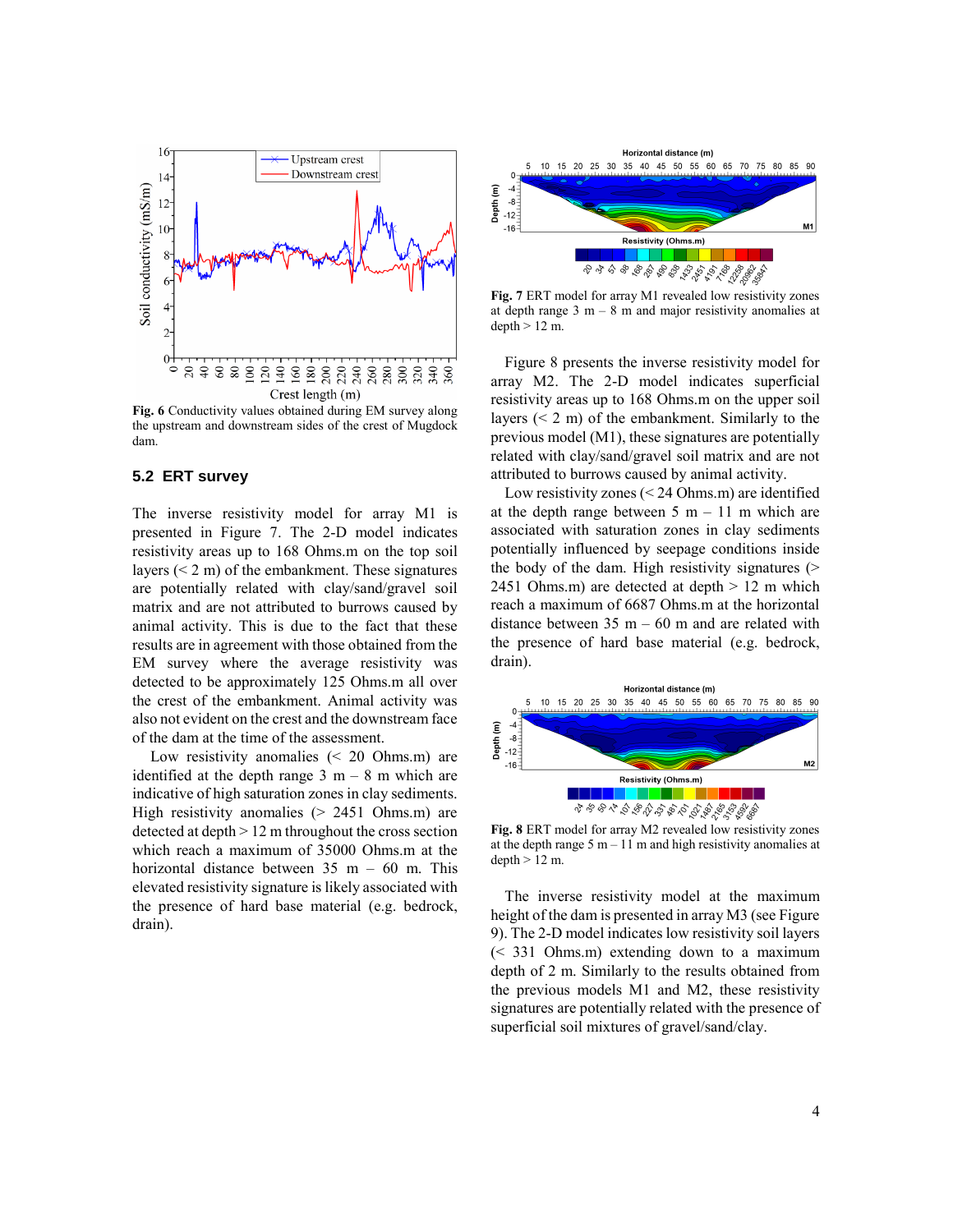A uniform low resistivity area (< 74 Ohms.m) almost throughout the cross section indicates the presence of clay soil type. Lower resistivity zones (< 24 Ohms.m) are also identified below the superficial layers at depth range between  $3 \text{ m} - 12 \text{ m}$  which are related with high saturation zones in clay sediments. The elevated resistivity anomaly  $(> 2165 \text{ Ohms.m})$ at the horizontal distance between  $30 \text{ m} - 45 \text{ m}$  and at the depth range  $12 \text{ m} - 17 \text{ m}$  indicates the presence of hard base material (e.g. bedrock) (see Figure 9).



**Fig. 9** ERT model for array M3 revealed high resistivity signatures in the upper soil layers of the dam (< 2 m) and low resistivity zones at the depth range  $5 \text{ m} - 11 \text{ m}$  throughout the cross section.

#### **6 Discussion and Conclusions**

Dam safety is crucial taking into account that hydroassets are facing extreme weather conditions due to climate change compromising their structural integrity. Systematic monitoring using geophysics is an important tool to assess the on-going performance of dams and define their safety levels.

This study aimed at assessing the Mugdock reservoir dam (> 150 years old) using two nondestructive geophysical methods. EM sensing was used to assess the top soil layers of the dam crest. ERT was then applied to investigate seepage conditions and other potential mechanisms inside the body of the dam.

The obtained resistivity models indicated elevated resistivity areas (up to 168 Ohms.m) on the upper soil layers  $(< 2 \text{ m})$  of the embankment. These results are in agreement with those obtained from the EM survey where the average resistivity was detected to be 125 Ohms.m throughout the crest of the embankment. These signatures are therefore potentially related with drier soil matrix of clay/sand/gravel mixtures. The analysis of the results obtained from the three ERT arrays revealed low resistivity signatures (< 24 Ohms.m) which are particularly evident in models M1 and M2. These resistivity areas are associated with high saturation clay zones potentially influenced by the seepage

pattern which is expected to occur through the body of all earthen dams.

The geophysical investigation carried out did not reveal major anomalies inside the body of the dam. This study provided important baseline measurements that will enable a time-lapse comparison with additional geophysical periodic data to assess the on-going performance of dam infrastructure.

Future research entails the integration of hydrological and geological factors with future geophysical measurements and geotechnical data. This will enable to quantify the factors affecting the potential defects in the body of the dams including seepage and internal erosion mechanisms and will provide a better understanding of the postconstruction behaviour of these structures.

**Acknowledgments:** The authors wish to acknowledge the financial support from Scottish Water, EPSRC and Impact Acceleration Account (IAA) from the University of Strathclyde.

### **References**

- Buselli, G. and K. Lu (2001). Groundwater contamination monitoring with multichannel electrical and electromagnetic methods. *Journal of Applied Geophysics*, 48, pp. 11–23.
- Johansson, S. and T. Dahlin (1996). Seepage monitoring in an earth embankment dam by repeated resistivity measurements. *European Journal of Engineering and Environmental Geophysics*, 1(3), pp. 229–247.
- Jones, G., P. Sentenac and M. Zielinski (2014). Desiccation cracking detection using 2-D and 3-D electrical resistivity tomography:validation on a flood embankment. *Journal of Applied Geophysics*, 106, pp. 196-211.
- Jongman, B., S. Hochrainer-Stigler, L. Feyen, J.C.J.H. Aerts, R. Mechler, W.J.W. Botzen, L.M. Bouwer, G. Pflug, R. Rojas and P.J. Ward (2014). Increasing stress on disaster risk finance due to large floods. *Nature Climate Change*, 4, pp. 264–268.
- Lin, C.P., Y.C. Hung and Z.H. Yu (2013). Investigation of abnormal seepages in an earth dam using resistivity tomography. *Journal of GeoEngineering*, 8(2), pp. 61-70.
- Michalis, P., S.I. Pytharouli and S. Raftopoulos (2016). Longterm deformation patterns of earth-fill dams based on geodetic monitoring data: the Pournari I dam case study. In: *Proc. of 3rd Joint International Symposium on Deformation Monitoring*, Vienna, pp. 1-5
- Michalis, P., A. Tarantino, C. Tachtatzis and M.D. Judd (2015). Wireless monitoring of scour and re-deposited sediment evolution at bridge foundations based on soil electromagnetic properties. *Smart Materials and Structures*, 24(12), pp. 1-15.